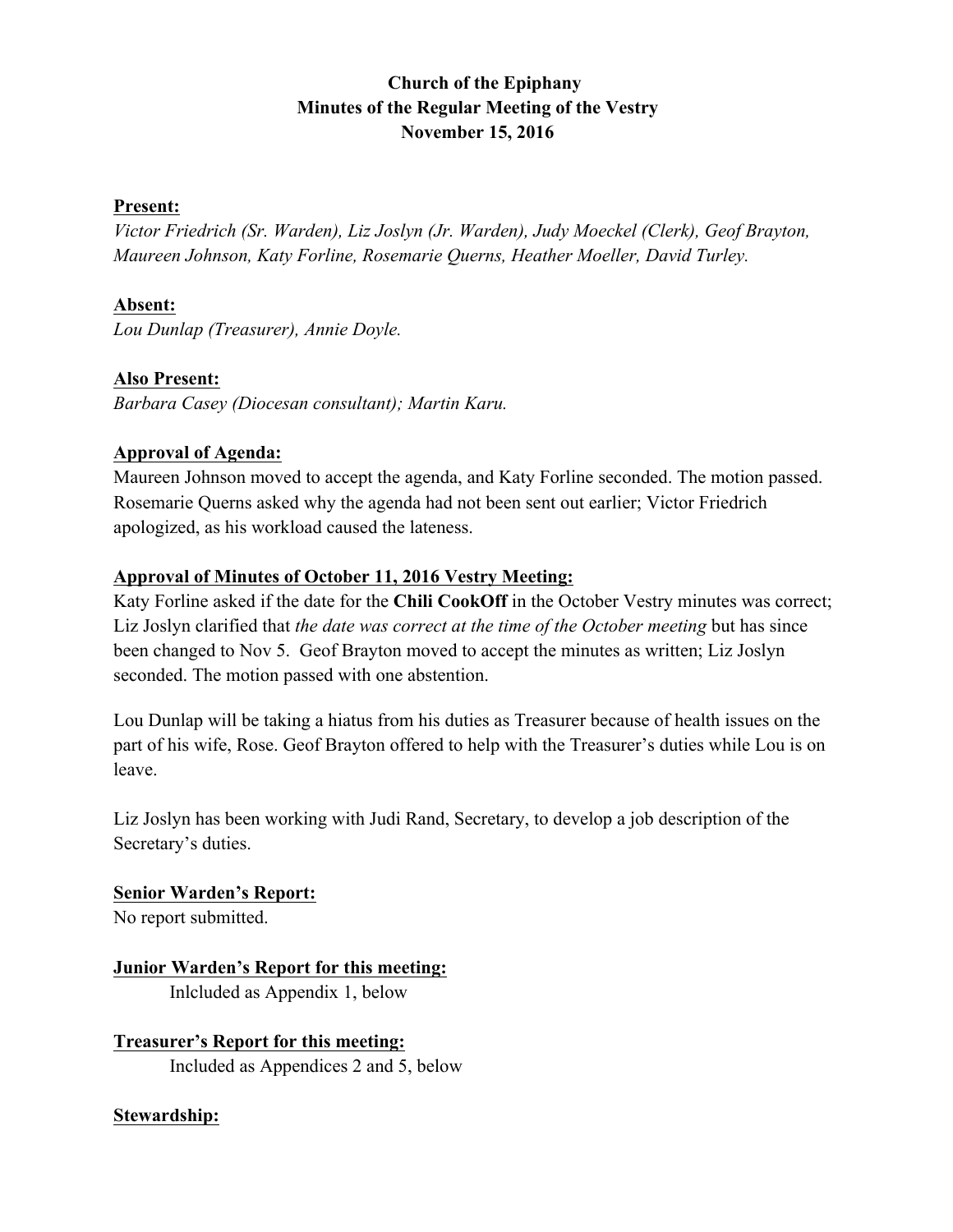Katy Forline presented a draft Stewardship letter, to be sent out to each person in the parish. She developed the letter, working with Annie Doyle and Lou Dunlap. Mary Lou Shoemaker will help develop a pledge card which will go with the letter.

On the first Sunday of Advent, there will be an "Ingathering," at which the cards and letters will be distributed.

## **Vicarage:**

Dave Turley has been overseeing the completion of the renovation of the vicarage. He said his work responsibilities have impacted this, but that he will be working on the vicarage project in the next week.

## **Community Supper:**

Rosemarie Querns expects that that Twin Maples will host a holiday dinner in December. Date is not yet set.

# **Ministries:**

Several people have volunteered to take responsibility for parish activities:

- **- Patricia Meiselman** has volunteered to oversee Coffee Hour.
- **- MaryLou Shoemaker** will work on planning social events to foster bonding among parish members.
- **- Martin Karu** will continue to oversee receptions in the parish halls.

Katy Forline moved to accept these appointments; Dave Turley seconded. The motion was approved.

The annual Community Roundup will take place in Durham on Sat., Dec. 3. If people are unable to put items (non-perishable foods) outside their doors that day, they can bring them to Epiphany the next day (Dec. 4). Dave Turley is coordinating this effort.

# **Old business:**

Re Querns noted that the French Honors Society has yet to be paid for their assistance at the food booth at the Durham Fair. *The rest of her report as Appendix 3 of these minutes.*

Judy Moeckel reported that the ECCT's Regional Convocations continue around the state. She and Heather Moeller attended the South Central Regional Convocation a few months ago, and she will be looking into the next meeting of the North Central group, which includes Middletown, and may be more relevant to Epiphany. The contact at ECCT is Alison Huggins; if Judy is unable to reach her, Barbara Casey volunteered to assist in making the connection.

# **New Business:**

Liz Joslyn is handling getting snowplowing services for the winter; she will be seeking new bids, NOT to include shoveling and sidewalks. She will work with Victor Friedrich on this.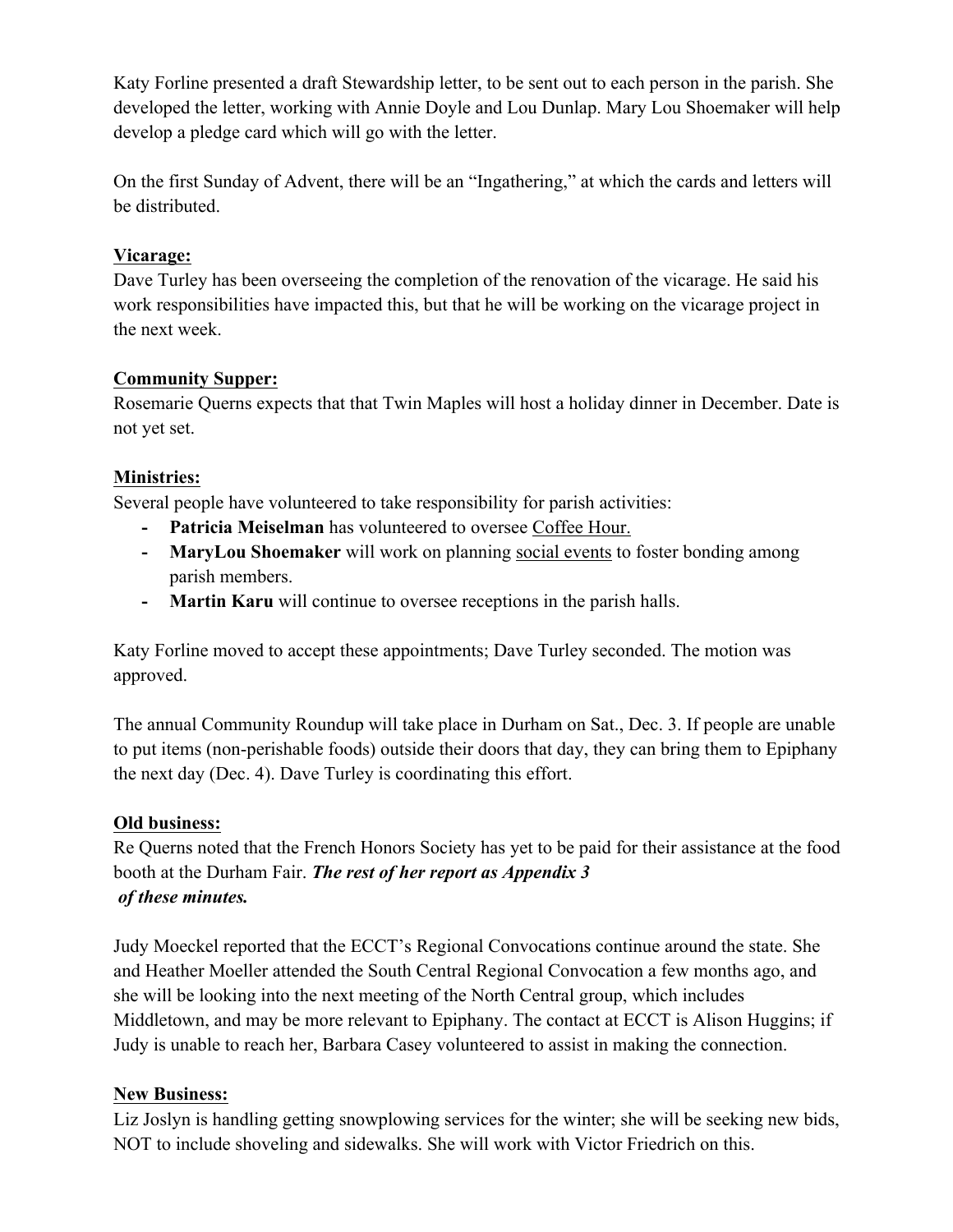Heather Moeller noted that the shed needs to be reorganized as well as locked.

## **Open Comment:**

Martin Karu addressed the vestry and Victor Friedrich, Senior Warden, in particular. *His statement of his remarks is included below as Appendix 4.*

Maureen Johnson moved to close the meeting; Liz Joslyn seconded. The motion passed.

*The next meeting of the Vestry of the Church of the Epiphany will take place at 7:30 p.m. on Tuesday, December 20, 2016.*

**Respectfully submitted,**

**Judy Moeckel, Clerk of the Vestry**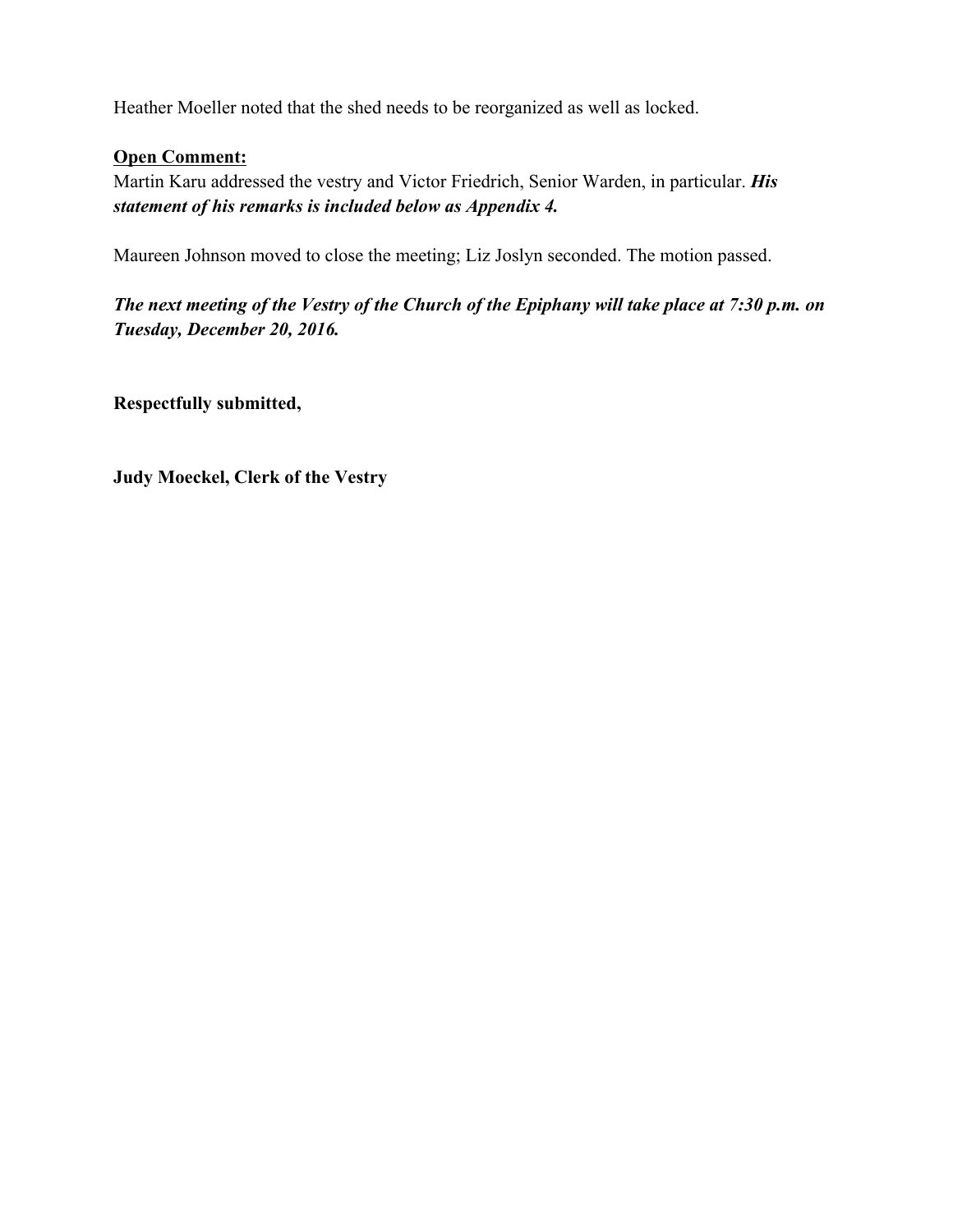#### **APPENDIX 1: Junior Warden's Report submitted for this meeting**

Jr. Warden Report

November 14, 2016

Installed solar, LED battery powered lights on hall ramp-4 more installed

Completed monthly fire extinguisher check.

Picked up needed supplies. Checked bathroom supplies.

Met with EPA and Engineers about relocating incoming water line

Replaced batteries in thermostat in hall

Cleaned gutters-hall and church

Worked with Boy Scouts-raking leaves, cleaning up yard, put hoses away, clean up around shed.

Sent out bids for snowplowing. Snowblower is missing. Placed sand pails and snow shovels in entrances.

Spent time with Judy R. reviewing contact info for groups using the hall. Met with AA, Alaon, NA and Cub scout leaders. Working on getting certificates of insurance for each group per Willis insurance.

Kitchen floor, hall floor and bathroom floor mopped after chili social.

Assisted Sr. Warden with writing up job duties for church secretary.

#### **APPENDIX 2: Treasurer's Report submitted for this meeting**

**------------------------------------------------------------------------------------------------------------**

Treasurer's Report

November 16, 2016

As of October 31, we had the following funds on deposit at Citizens Bank

| <b>Association Checking (Operating Account)</b>       | \$21,002.12 |
|-------------------------------------------------------|-------------|
| <b>Business Green Checking (Construction Account)</b> | \$5,917.57  |
| Personal Money Market (Memorials Account)             | \$11,775.11 |
| Total                                                 | \$38,694.80 |

The attached report shows income and expense by account versus budget through October 31.

Income is under budget by \$17,520. Pledge income is under budget by \$6,912. The Durham Fair booth was over budget by \$1,500, and other fundraisers(Chicken BBQ, Old Home days etc)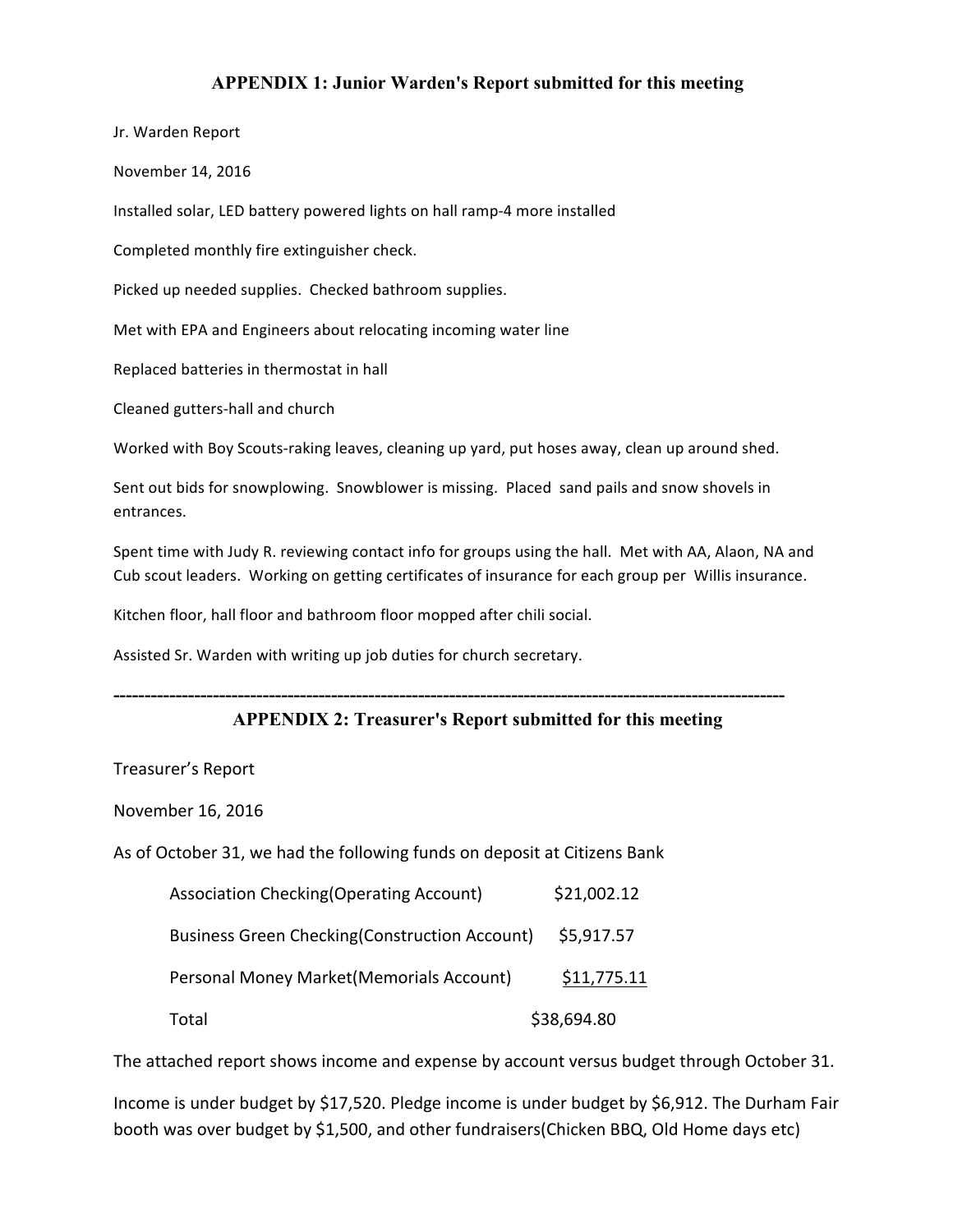were over budget by \$4,144. All of this income includes seed money, which is also reflected in fundraiser expense. Vicarage rental income is under budget by \$16,000.

Expenses are over budget by \$6,690 after removing the \$14,334 in vicarage expense. These expenses were paid from the construction account, and were not a budgeted item.

Diocese pledge expense was over budget by \$4,367 due to catch-up payments from 2015 that were not in the budget for 2016. Supply priests expense was over budget by \$5,901, but clergy compensation was under budget by \$10,737. Durham Fair Booth expense was over budget by \$1,791, but I have not yet paid the French Club so that number will be higher. Fundraising expenses are over budget by \$4,260, but part of that represents seed money, and the remainder represents supplies that generated the sales at the additional events.

We therefore have a budget "profit" shortfall of \$24,211 when adjusted for the vicarage expense. We have an actual profit of \$5,554 when adjusted for the vicarage expense.

Louis Dunlap

**Treasurer** 

(see also Appendix 5\_

**------------------------------------------------------------------------------------------------------------**

# **APPENDIX 3: Statement by Rosemarie Querns (Under Old Business)**

Rosemarie Querns raised the concern about the FHS student volunteer who was severely reprimanded by Norm Hicks while volunteering at the church's booth at the Durham Fair. It was Rosemarie's belief that Epiphany vestry should issue a letter of apology to the student in question.

Rosemarie was also concerned about the letter that Victor sent to Martin Karu regarding 'discipline'. She felt that if it was regarding any behavioral covenant rules, why wouldn't the same letter be sent to all church members? It seemed unfair that one person was singled out for any type of alleged behavioral concerns. It seemed to Rosemarie that Martin was targeted, conveniently following both fair endeavors, and Victor's actions were very biased. Victor stated that sending that letter was not authorized by Epiphany vestry, and he acted on his own initiative. It was her belief that Victor sent the State Police to question him unlawfully to harass him in two instances, once before and once after, the Fair. Rosemarie stated that in her opinion, Victor's actions were unfair and hypocritical, and that Victor has treated Martin as if he was never a valued member of this parish, and questioned his motive.

During conversation regarding status of the Epiphany rectory and process of renting it, Rosemarie Querns expressed her opinion that Berardino Realty, Carol Kleeman, or the agency that she currently works for, should have no involvement in the rental process of the rectory this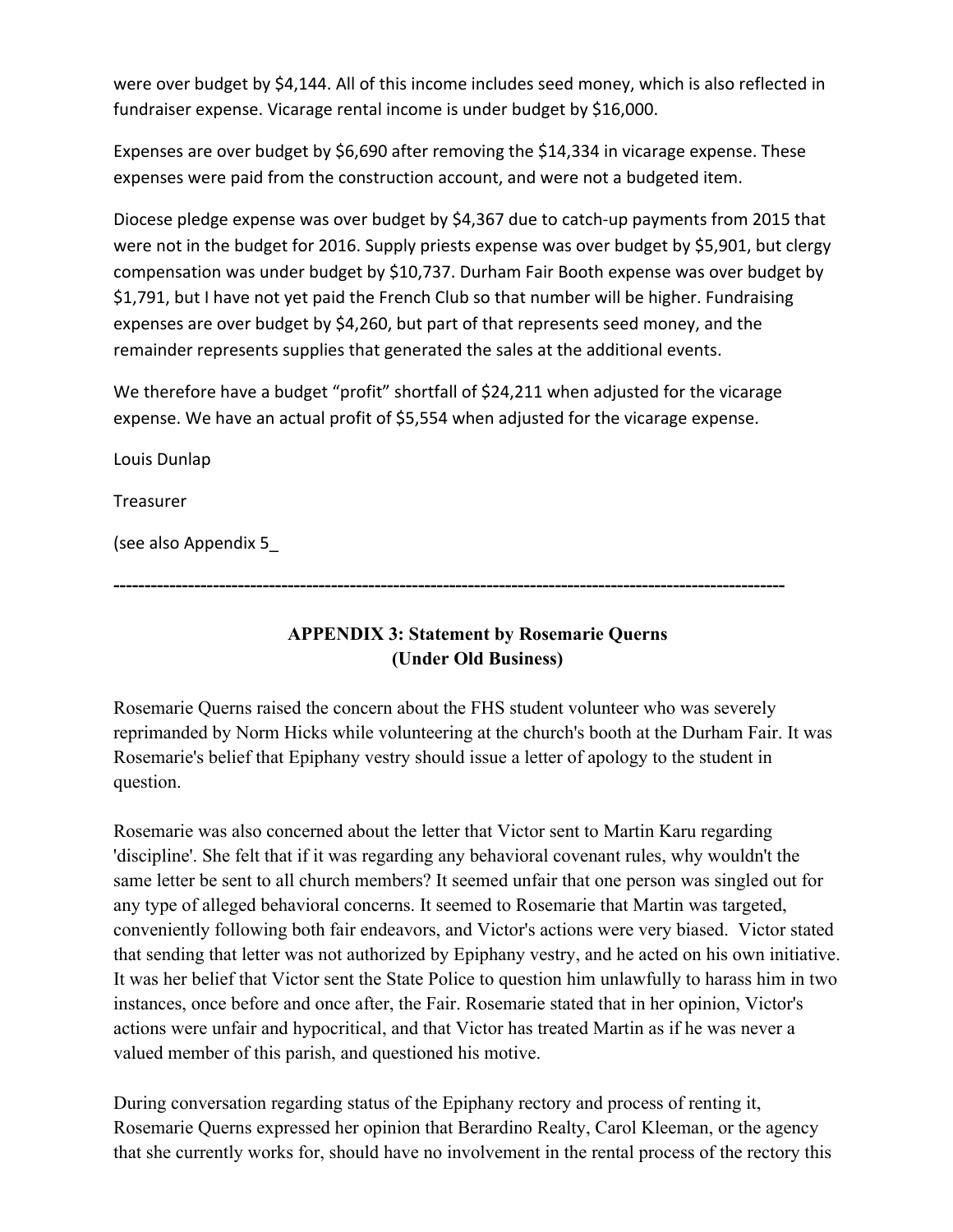time. As reason for that, she cited that the last rental process was a disaster. Carol and Berardino Realty failed to represent the church's interest.

Rosemarie also raised the concern about being excluded from the research process conducted by vestry subcommittee regarding the rectory rental. According to vestry decision in September, recorded in the minutes, the committee should include Katy Forline, Maureen Johnson, and Rosemarie Querns. Rosemarie did not agree with the report by the subcommittee, and thought that the report was largely based on opinions, and few real facts.

## **--Submitted by Rosemarie Querns**

# **APPENDIX 4: Statement by Martin Karu (Under Open Comment)**

**------------------------------------------------------------------------------------------------------------**

During the Open Comment section of the meeting, Martin Karu addressed Victor Friedrich. He stated that he is addressing Victor in front of vestry because attempts of direct communication with Victor have failed.

Martin stated that Victor has shown some behavior that is extremely biased and unsuitable for a senior warden. He stated facts that Victor held a highly inappropriate vestry session in June, discussing a concern that Martin supposedly was "too involved in Epiphany's parish life". Also that on August 28th during special vestry meeting Victor had engaged in spreading rumors, false accusations and hearsay about Martin. He also stated that Victor has admitted it and issued a written apology.

Martin also stated that recently Victor has made false accusations against him, telling parishioners that Martin is "following parishioners to parking lot and threatening them". Martin stated that these accusations are false and asked Victor to stop making them.

Martin also stated that Victor has been soliciting parishioners in person and by phone, telling them not to talk to Martin and that Martin would be telling untruthful negative stories about Victor.

Martin asked Victor to refrain from such hateful and divisive behavior. His opinion was that Victor's recent actions and behavior make him a disgrace to this church.

#### **---Submitted by Martin Karu**

**------------------------------------------------------------------------------------------------------------ APPENDIX 5: Treasurer's P&L Statement submitted for this meeting**

#### **(NEXT PAGE)**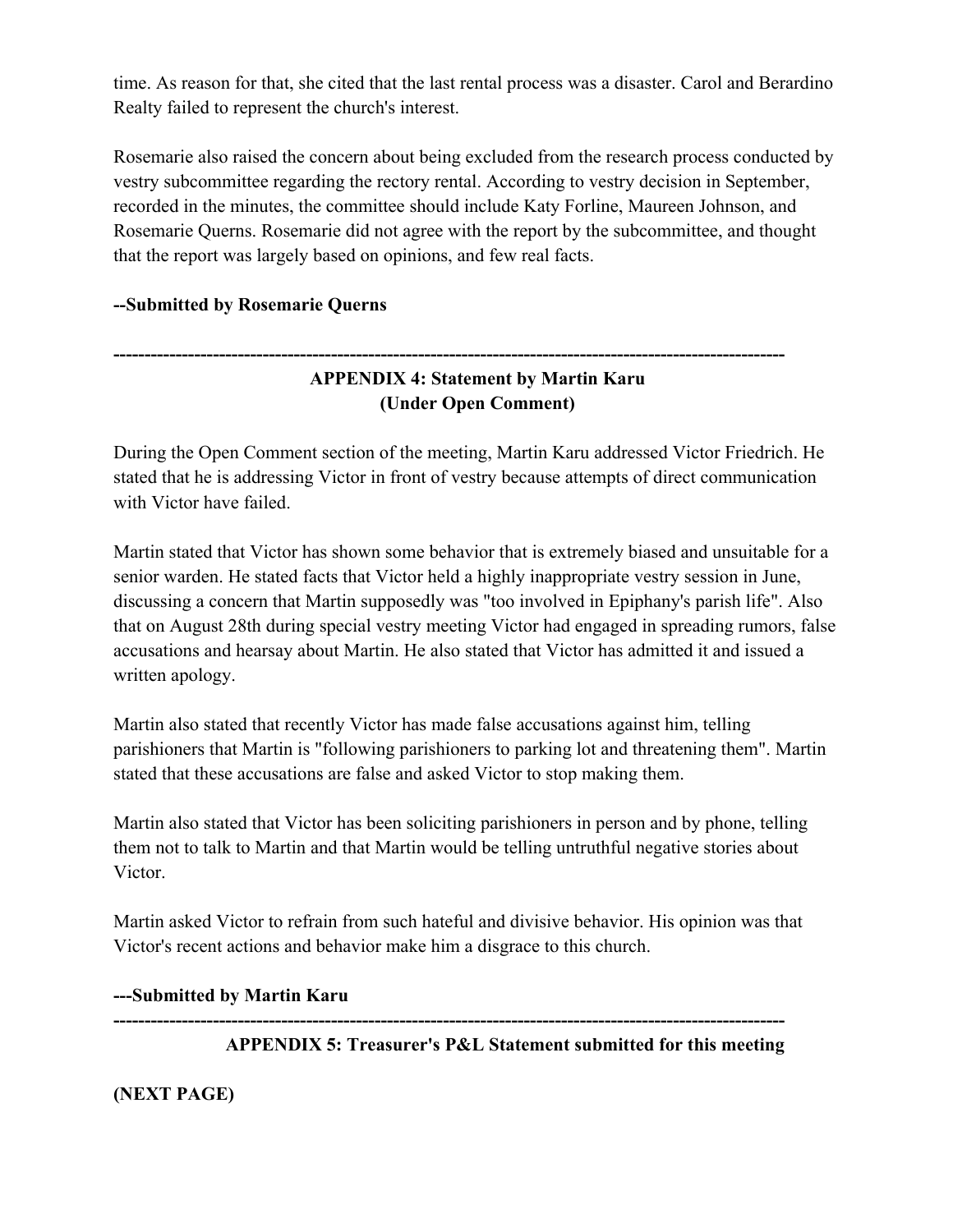## 1:26 PM Church of the Epiphany 11/13/16 Profit & Loss Budget vs. Actual

Cash Basis January through October 2016

|                                                                 | Jan - Oct 16         | <b>Budget</b>        | \$ Over Budget        | % of Budget     |
|-----------------------------------------------------------------|----------------------|----------------------|-----------------------|-----------------|
| <b>Ordinary Income/Expense</b>                                  |                      |                      |                       |                 |
| Income<br>43400 · Undesignated Support                          |                      |                      |                       |                 |
| 43260 · Open Plate                                              | 692.10               | 1,168.00             | -475.90               | 59.3%           |
| 43270 · Church School/Youth Group<br>43450 · Pledges            | 33.50<br>51,113.00   | 58,025.00            | $-6,912.00$           | 88.1%           |
| 43460 · Miscellanous<br>43470 · Nonpledge support               | 96.52<br>3,511.00    | 4,168.00             | $-657.00$             | 84.2%           |
| Total 43400 · Undesignated Support                              | 55,446.12            | 63,361.00            | $-7,914.88$           | 87.5%           |
| 44800 · Other Support                                           |                      |                      |                       |                 |
| 44830 · Parish Hall Use<br>44840 · Fund Raisers                 | 1,300.00             | 2,250.00<br>4,168.00 | $-950.00$<br>4.144.50 | 57.8%<br>199.4% |
| 44850 · Durham Fair Parking                                     | 8,312.50<br>8,355.00 | 8,000.00             | 355.00                | 104.4%          |
| 44851 · Durham Fair Boothe                                      | 14,500.00            | 13,000.00            | 1,500.00              | 111.5%          |
| Total 44800 · Other Support                                     | 32,467.50            | 27.418.00            | 5.049.50              | 118.4%          |
| 47200 Memorial Support                                          |                      |                      |                       |                 |
| 47230 · Flowers/Altar Guild<br>47200 · Memorial Support - Other | 384.00<br>200.50     | 418.00               | $-34.00$              | 91.9%           |
| Total 47200 · Memorial Support                                  | 584.50               | 418.00               | 166.50                | 139.8%          |
| 47500 · Rentals<br>47530 · Rent Revenue - Vicarige              | 0.00                 | 16,000.00            | $-16,000.00$          | 0.0%            |
| Total 47500 · Rentals                                           | 0.00                 | 16,000.00            | $-16,000.00$          | 0.0%            |
| 49000 · Designated Donations                                    |                      |                      |                       |                 |
| 49010 · Designated Donations                                    |                      |                      |                       |                 |
| 49011 · Community Dinners                                       | 246.00<br>1,350.00   | 418.00               | 932.00                | 323.0%          |
| 49010 · Designated Donations - Other                            | 1,596.00             | 418.00               | 1,178.00              | 381.8%          |
| Total 49010 · Designated Donations                              |                      |                      |                       |                 |
| Total 49000 · Designated Donations                              | 1,596.00             | 418.00               | 1,178.00              | 381.8%          |
| <b>Total Income</b>                                             | 90,094.12            | 107,615.00           | $-17,520.88$          | 83.7%           |
| <b>Expense</b><br>62000 · Outreach                              |                      |                      |                       |                 |
| 62200 · Diocese Pledge                                          | 15,051.99            | 10,684.00            | 4,367.99              | 140.9%          |
| 62220 · General Outreach<br>62221 · Community Dinners           | 400.75               |                      |                       |                 |
| 62220 · General Outreach - Other                                | 143.52               |                      |                       |                 |
| Total 62220 · General Outreach                                  | 544.27               |                      |                       |                 |
| 62240 · Vicar's Funds                                           | 500.00               |                      |                       |                 |
| Total 62000 · Outreach                                          | 16,096.26            | 10,684.00            | 5,412.26              | 150.7%          |
| 62100 Contract Services                                         |                      |                      |                       |                 |
| 62110 · Accounting Fees                                         | 0.00                 | 834.00               | $-834.00$             | 0.0%            |
| 62150 Outside Contract Services                                 | 500.00               | 1,250.00             | $-750.00$             | 40.0%           |
| 62170 · Supply Clergy Fees<br>62175 · Supply Clergy Mileage     | 6,290.16<br>445.84   | 834.00               | 5,456.16              | 754.2%          |
| Total 62100 · Contract Services                                 | 7,236.00             | 2.918.00             | 4,318.00              | 248.0%          |
| 62300 · Worship                                                 |                      |                      |                       |                 |
| $62310 \cdot$ Music                                             | 826.21               | 208.00               | 618.21                | 397.2%          |
| 62320 · Altar Guild (Durable)                                   | 0.00<br>383.20       | 126.00               | $-126.00$             | 0.0%            |
| 63330 · Hospitality<br>63341 Altar Guild - Flowers              | 116.06               | 500.00               | $-383.94$             | 23.2%           |
| Total 62300 · Worship                                           | 1,325.47             | 834.00               | 491.47                | 158.9%          |
| 62400 · Education<br>62410 · Church School                      | $-1.25$              | 208.00               | $-209.25$             | $-0.6%$         |
| Total 62400 · Education                                         | $-1.25$              | 208.00               | $-209.25$             | $-0.6%$         |
| 62800 · Facilities and Equipment                                |                      |                      |                       |                 |
| 62830 · Fuel Oil-Church                                         | 4,608.84             | 3,834.00             | 774.84                | 120.2%          |
| 62840 · Church Maintenance                                      | 1,901.65             | 918.00               | 983.65                | 207.2%          |
| 62841 · Cleaning Service<br>62842 · Snow Removal - JB           | 2,760.02<br>0.00     | 2,500.00<br>1,200.00 | 260.02<br>$-1,200.00$ | 110.4%<br>0.0%  |
| 62843 Grass Cutting - BN                                        | 1,295.00             |                      |                       |                 |
| 62850 · Vicarage Maintenance                                    | 14,334.28            | 418.00               | 13,916.28             | 3,429.3%        |
| 62850* · Janitorial Services<br>62860 · Security                | 350.00               |                      |                       | 125.8%          |
| 62870 · Property Insurance                                      | 943.75<br>3,281.00   | 750.00<br>4,060.00   | 193.75<br>-779.00     | 80.8%           |
| 62881 · Vicarage Propane                                        | 208.01               |                      |                       |                 |
| 62882 · Vicarage Utilities                                      | 204.45               |                      |                       |                 |
| 62884 · Parish Hall Propane<br>62890 · Electricity              | 880.45<br>3,079.67   | 1,334.00<br>2,668.00 | -453.55<br>411.67     | 66.0%<br>115.4% |
| 62800 · Facilities and Equipment - Other                        | 240.00               |                      |                       |                 |
| Total 62800 · Facilities and Equipment                          | 34,087.12            | 17,682.00            | 16,405.12             | 192.8%          |
| 62825 · Capital Improvements                                    | 0.00                 | 1,000.00             | $-1,000.00$           | 0.0%            |